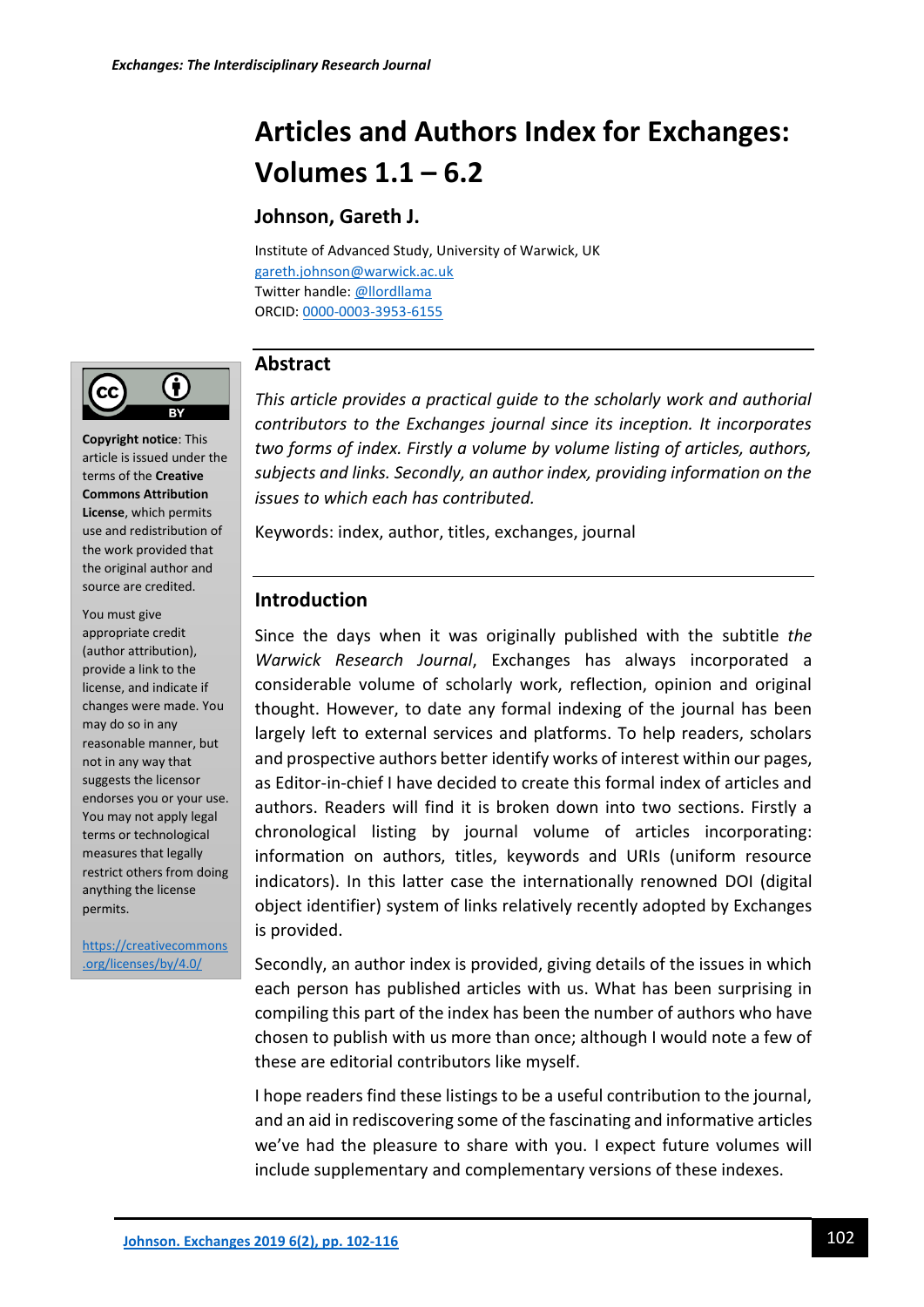# **Volume 1 Issue 1 (October 2013): [doi.org/10.31273/eirj.v1i1](file://///ads.warwick.ac.uk/shared/IA/Exchanges%20-%20Interdisciplinary%20Research%20Journal/Developmental%20Work/doi.org/10.31273/eirj.v1i1)**

#### **Thrift, N., Foreword.**

*Introduction, overview, mission* [doi.org/10.31273/eirj.v1i1.67](https://doi.org/10.31273/eirj.v1i1.67)

### **Clemson, H., On the Question of Interdisciplinarity.**

*Editorial, interdisciplinary studies, scholarly publishing* [doi.org/10.31273/eirj.v1i1.68](https://doi.org/10.31273/eirj.v1i1.68)

**Walsh, J., Conversations with...Oliver Sacks.** *Interview, neurology, biography, psychology* [doi.org/10.31273/eirj.v1i1.69](https://doi.org/10.31273/eirj.v1i1.69)

**Karcher, K., Conversations with...Luce Irigaray.** *Interview, biography, philosophy, linguistics, cultural studies* [doi.org/10.31273/eirj.v1i1.70](https://doi.org/10.31273/eirj.v1i1.70)

**Prestidge, O., Forêt de Guerre: Natural remembrances of the Great War.** *World War I, 1914-18, archaeology, anthropology, folklore, landscape, trees, forests, Zone Rouge, historic sites -France* [doi.org/10.31273/eirj.v1i1.71](https://doi.org/10.31273/eirj.v1i1.71)

**Amor, J.D., Foss, J., Gkotsis, G., Grainger-Clemson, H., Marchis, E., & Azhar, F., Modelling Social Mobilisation: An interdisciplinary exploration of Twitter as a mediating tool for social acts and information networks.** *Twitter, hybrid spaces, social networks, social acts, information flow* [doi.org/10.31273/eirj.v1i1.72](https://doi.org/10.31273/eirj.v1i1.72)

**Oluwatosin, I.A., Empowering Yoruba Women in Nigeria to Prevent HIV/AIDS: The Relative Significance of Behavioural and Social Determinant Model.** *HIV/AIDS prevention, Yoruba women, Nigeria, social determinants model, behavioural model*

#### [doi.org/10.31273/eirj.v1i1.73](https://doi.org/10.31273/eirj.v1i1.73)

**Gallimore, A., Watching Politics: An Interdisciplinary Symposium on the Impact of Visual Cultures on Politics, University of Warwick, 31 May 2013.** *Visual cultures, television, film, conference* [doi.org/10.31273/eirj.v1i1.74](https://doi.org/10.31273/eirj.v1i1.74)

**Cinelli, M., Florencio, P., Hancox, I., Reddick, Y., & Uzoechi, K., Approaches to Sustainability Conference, 28th June 2013.** *Environmental studies, philosophy, communication, interdisciplinarity, conference* [doi.org/10.31273/eirj.v1i1.75](https://doi.org/10.31273/eirj.v1i1.75)

**Freebody, K., Talking drama into being: types of talk in drama classrooms.** *Conversation analysis, membership categorisation analysis, classroom talk, drama education*

[doi.org/10.31273/eirj.v1i1.76](https://doi.org/10.31273/eirj.v1i1.76)

#### **Tante, C.A., Teachers' approaches to language classroom assessment in Cameroon primary schools.**

*Classroom assessment approach, Cameroon, scheme of work, ESL/EFL, Young Learners* [doi.org/10.31273/eirj.v1i1.77](https://doi.org/10.31273/eirj.v1i1.77)

**Groves, M., The Contribution of Student Leadership to School Transformation.** *Student voice, student leadership, stakeholder engagement, school transformation* [doi.org/10.31273/eirj.v1i1.78](https://doi.org/10.31273/eirj.v1i1.78)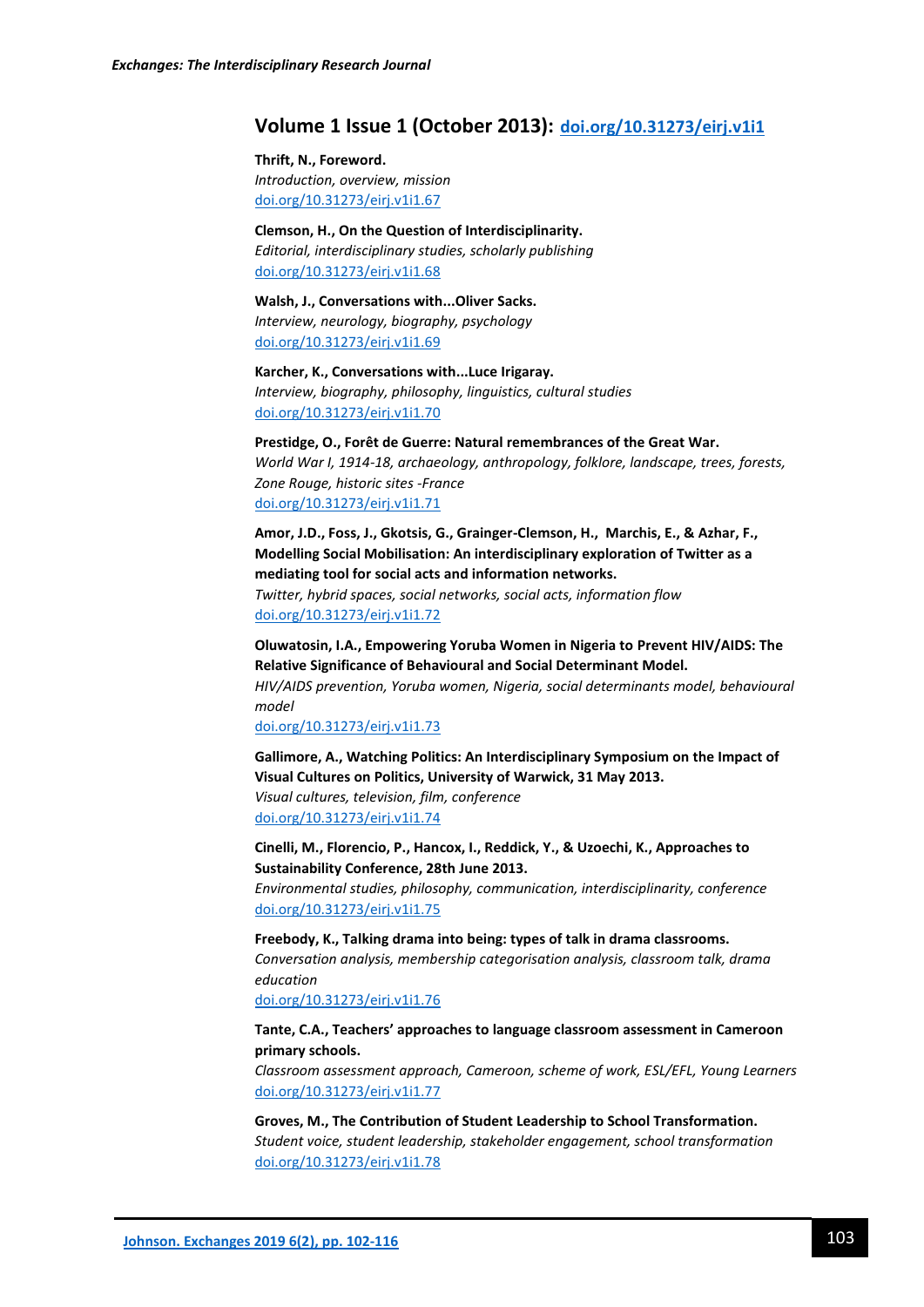# **Volume 1 Issue 2 (April 2013): [doi.org/10.31273/eirj.v1i2](https://doi.org/10.31273/eirj.v1i2)**

#### **Schekman, R., Foreword.**

*Introduction, open access, scholarly publishing* [doi.org/10.31273/eirj.v1i2.80](https://doi.org/10.31273/eirj.v1i2.80)

#### **Bellaera, L., Moyo, A., Simecek, K., & Williams, R., Editorial: On Creative Approaches to Research.**

*Editorial, creativity, Shakespeare* [doi.org/10.31273/eirj.v1i2.81](https://doi.org/10.31273/eirj.v1i2.81)

#### **Quartermaine, A., Conversations with...Mona Siddiqui.**

*Interview, biography, Islam, theology, Middle Eastern Studies* [doi.org/10.31273/eirj.v1i2.82](https://doi.org/10.31273/eirj.v1i2.82)

**Hinterberger, A., Conversations with...Hannah Jones.** *Interview, biography, multiculturalism, governmental policy, community sector* [doi.org/10.31273/eirj.v1i2.83](https://doi.org/10.31273/eirj.v1i2.83)

**Hind, S., & Gekker, A., 'Outsmarting Traffic, Together': Driving as Social Navigation.** *Social navigation, ludic interaction, GPS, casual politicking, digital mapping technologies, automobiles* [doi.org/10.31273/eirj.v1i2.84](https://doi.org/10.31273/eirj.v1i2.84)

### **Chakravarthy, V., Global Environmental Liability: Multinational Corporations under Scrutiny.**

*Multinationals, liability, international law, environment* [doi.org/10.31273/eirj.v1i2.85](https://doi.org/10.31273/eirj.v1i2.85)

#### **Parfitt, E.L., Storytelling as a trigger for sharing conversations.**

*Storytelling, narrative, sociology of emotion, Zipes, sharing conversations* [doi.org/10.31273/eirj.v1i2.86](https://doi.org/10.31273/eirj.v1i2.86)

#### **Huxford, G., Representing Prisoner of War Experience: One-day Interdisciplinary Conference.**

*War, prisoner, history, politics, film, art, archaeology* [doi.org/10.31273/eirj.v1i2.87](https://doi.org/10.31273/eirj.v1i2.87)

**Leary, R., Bilton, C., Grainger-Clemson, H., Jung, N., O'Toole, R., & Ranford, S., Creative Research Methods - a reflective online discussion.** *Methods, creativity, research, methodology, pedagogy* [doi.org/10.31273/eirj.v1i2.88](https://doi.org/10.31273/eirj.v1i2.88)

**Crane, J., & Sewell, C., 'Made Up People': An Interdisciplinary Approach to Labelling and the Construction of People in Post-War History.** *Making Up People, Ian Hacking, labelling theory, post-war Britain, postwar history* [doi.org/10.31273/eirj.v1i2.89](https://doi.org/10.31273/eirj.v1i2.89)

**Curtis, J., & Watt, G., Twitter, King Lear, and the Freedom of Speech, by John Curtis, and Judicial Allusion as Ornament: A Response to John Curtis's, 'Twitter, King Lear, and the Freedom of Speech' by Professor Gary Watt.**

*Shakespeare, law courts, twitter, literary allusion* [doi.org/10.31273/eirj.v1i2.90](https://doi.org/10.31273/eirj.v1i2.90)

**Tillotson, S., Fiona, Phyllida and the 'F'-Word: the theatrical practice(s) of women playing the male roles in Shakespeare.** *Shakespeare, theatre, women, cross-gender, feminism, reception* [doi.org/10.31273/eirj.v1i2.92](https://doi.org/10.31273/eirj.v1i2.92)

**Alexander, C., Shakespeare and War: a reflection on instances of dramatic production, appropriation, and celebration** *Shakespeare, war, theatre, Henry V* [doi.org/10.31273/eirj.v1i2.93](https://doi.org/10.31273/eirj.v1i2.93)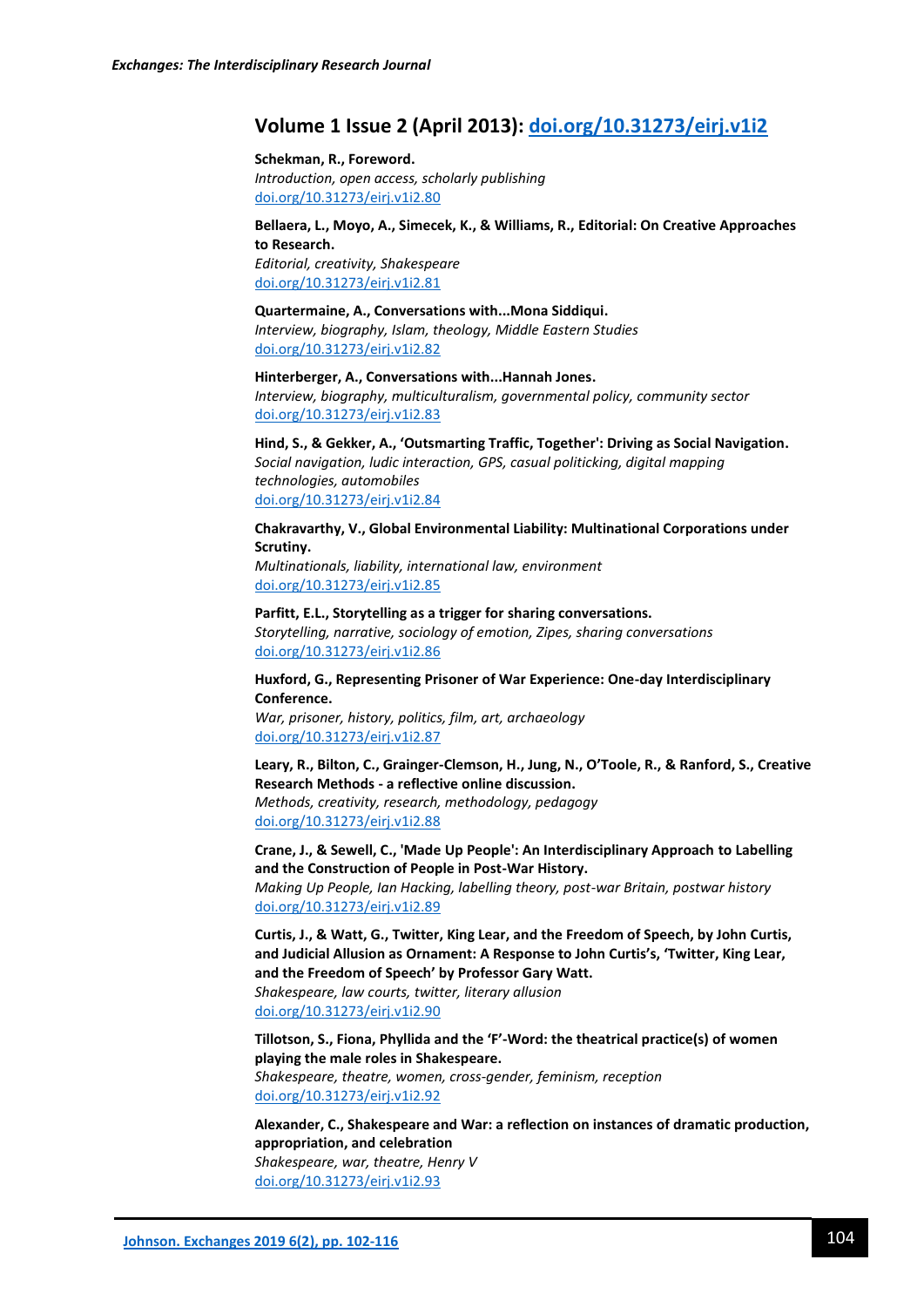# **Volume 2 Issue 1 (October 2014): [doi.org/10.31273/eirj.v2i1](https://doi.org/10.31273/eirj.v2i1)**

**Cox, S., Oldham, J., Simecek, K., & Varriale, S., Editorial.** *Editorial, publishing* [doi.org/10.31273/eirj.v2i1.97](https://doi.org/10.31273/eirj.v2i1.97)

#### **Hammond, A., Eric Foner.**

*Eric Foner, freedom, American freedom, liberty, slavery, early career research* [doi.org/10.31273/eirj.v2i1.98](https://doi.org/10.31273/eirj.v2i1.98)

#### **Tooker, L., Bill Maurer.**

*Alternative currency, economic anthropology, payment systems, money, bitcoin, dogecoin*

[doi.org/10.31273/eirj.v2i1.99](https://doi.org/10.31273/eirj.v2i1.99)

#### **Coleman, J., Realising the Pedagogical Potential of Multilingual Pre-service Primary Teachers**.

*Multilingualism, English as an additional language, teacher education, pedagogy, knowledge base for teaching, teacher roles* [doi.org/10.31273/eirj.v2i1.100](https://doi.org/10.31273/eirj.v2i1.100)

#### **Lewis, W.J., & Smith, J.R., The Effect of String Tension Variation on the Perceived Pitch of a Classical Guitar.**

*Guitar pitch, string vibration, perturbation model, overtones, tension modulation, geometric stiffness*

[doi.org/10.31273/eirj.v2i1.101](https://doi.org/10.31273/eirj.v2i1.101)

#### **Cox, S.C., Mimicking Bone - Chemical and Physical Challenges.**

Bone tissue engineering, scaffolds, hydroxyapatite, synthesis, characterisation [doi.org/10.31273/eirj.v2i1.102](https://doi.org/10.31273/eirj.v2i1.102)

#### **Shonola, S.A., & Joy, M.S., Learners' Perception on Security Issues in M-learning (Nigerian Universities Case Study).**

*Mobile learning, m-learning, m-learning security, mobile device, handheld device, security issues*

[doi.org/10.31273/eirj.v2i1.103](https://doi.org/10.31273/eirj.v2i1.103)

#### **Pstrocki-Sehovic, S., Fiction as a Medium of Social Communication in 19th Century France.**

*Social communication, books on trials, censorship, 19th century France, Dreyfus affair, novel, the characteristics of language, politics, landscapes, cities and architecture, interactions between literary world and society, legislation* [doi.org/10.31273/eirj.v2i1.104](https://doi.org/10.31273/eirj.v2i1.104)

#### **Sarroy, C., Four key reasons why climate change adaptation and mitigation need a gendered approach.**

*Climate change, gender, food systems, agriculture, adaptation* [doi.org/10.31273/eirj.v2i1.105](https://doi.org/10.31273/eirj.v2i1.105)

**Benhamou, E., From the Advent of Multiculturalism to the Elision of Race: The Representation of Race Relations in Disney Animated Features (1995-2009).** *Disney, race, multiculturalism, Pocahontas, Atlantis, The Lost Empire, The Princess and the Frog*

[doi.org/10.31273/eirj.v2i1.106](https://doi.org/10.31273/eirj.v2i1.106)

#### **Dickinson, A., Literature and Conflict: One Day Postgraduate Conference at the University of Birmingham.** Literature, conflict, representation of war [doi.org/10.31273/eirj.v2i1.107](https://doi.org/10.31273/eirj.v2i1.107)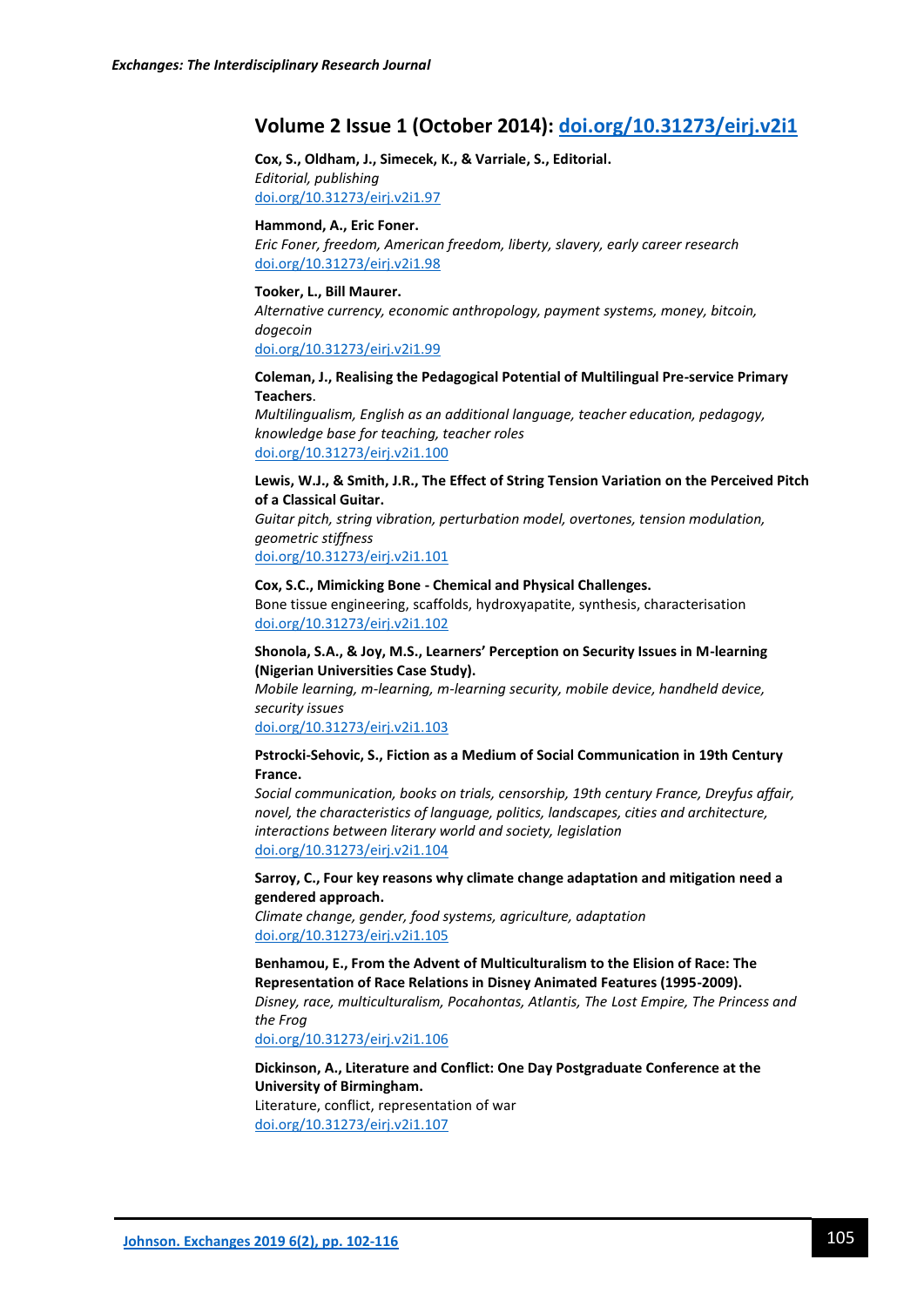#### **Gaydon, P., & Selleri, A., 21st-Century Theories of Literature: A Critical Reflection on an Interdisciplinary Event.**

*Philosophy and literature, interdisciplinary, multidisciplinary, literary theory, aesthetics, conference*

[doi.org/10.31273/eirj.v2i1.108](https://doi.org/10.31273/eirj.v2i1.108)

## **Volume 2 Issue 2 (April 2015): [doi.org/10.31273/eirj.v2i2](https://doi.org/10.31273/eirj.v2i2)**

**Dritsaki, M., Hussein, E., Lopez-Lucia, E., Matsuoka, M., Simecek, K., Editorial.** Editorial, methods, creativity [doi.org/10.31273/eirj.v2i2.109](https://doi.org/10.31273/eirj.v2i2.109)

**Gaydon,P., Anne Fine.** Anne Fine, children's literature, didacticism, emotions, nostalgia, stories, childhood [doi.org/10.31273/eirj.v2i2.110](https://doi.org/10.31273/eirj.v2i2.110)

**Hussein, E., Michael Scott.**  Michael Scott, BBC, classics, ancient world, Roman Cyprus [doi.org/10.31273/eirj.v2i2.111](https://doi.org/10.31273/eirj.v2i2.111)

**Rowell, C.R., Dytham, S., Ingram, N., Nind, M., Inequality in Education –Innovation in Methods Introduction with reflections by Dr Nicola Ingram and Professor Melanie Nind.**

*Inequality; research methods; sociology of education* [doi.org/10.31273/eirj.v2i2.112](https://doi.org/10.31273/eirj.v2i2.112)

**Syyeda, F., A Picture is Worth a Thousand Words: Examining learners' illustrations to understand Attitudes towards Mathematics.**

Visual data, images/drawings, case study, attitudes, affect, cognition [doi.org/10.31273/eirj.v2i2.113](https://doi.org/10.31273/eirj.v2i2.113)

#### **Shepherd, J., 'Interrupted Interviews': listening to young people with autism in transition to college.**

Transition, autism, special school, further education, visual methods [doi.org/10.31273/eirj.v2i2.114](https://doi.org/10.31273/eirj.v2i2.114)

#### **Heal, J.F., Research with School Students: Four Innovative Methods Used to Explore Effective Teaching.**

Innovative research methods, young people, education, interviews, draw and tell, childled, child rights, primary, secondary, student voice [doi.org/10.31273/eirj.v2i2.115](https://doi.org/10.31273/eirj.v2i2.115)

**Dytham, S., Rowell, C.R., Inequality in Education – Innovation in Methods: Reflections and Considerations.**

Inequality, education, innovation, research methods, ethics, visual methods [doi.org/10.31273/eirj.v2i2.116](https://doi.org/10.31273/eirj.v2i2.116)

**Hussein, N., Hussein, S., Interrogating Practices of Gender, Religion and Nationalism in the Representation of Muslim Women in Bollywood: Contexts of Change, Sites of Continuity.**

Muslim women, India, gender, nationalism, identity, Hindu-Muslim relations, representations, religious discourses [doi.org/10.31273/eirj.v2i2.117](https://doi.org/10.31273/eirj.v2i2.117)

**Murgia, M.M., Teaching Synaesthesia as a Gateway to Creativity.** Synesthesia, creativity, arts practice, teaching [doi.org/10.31273/eirj.v2i2.118](https://doi.org/10.31273/eirj.v2i2.118)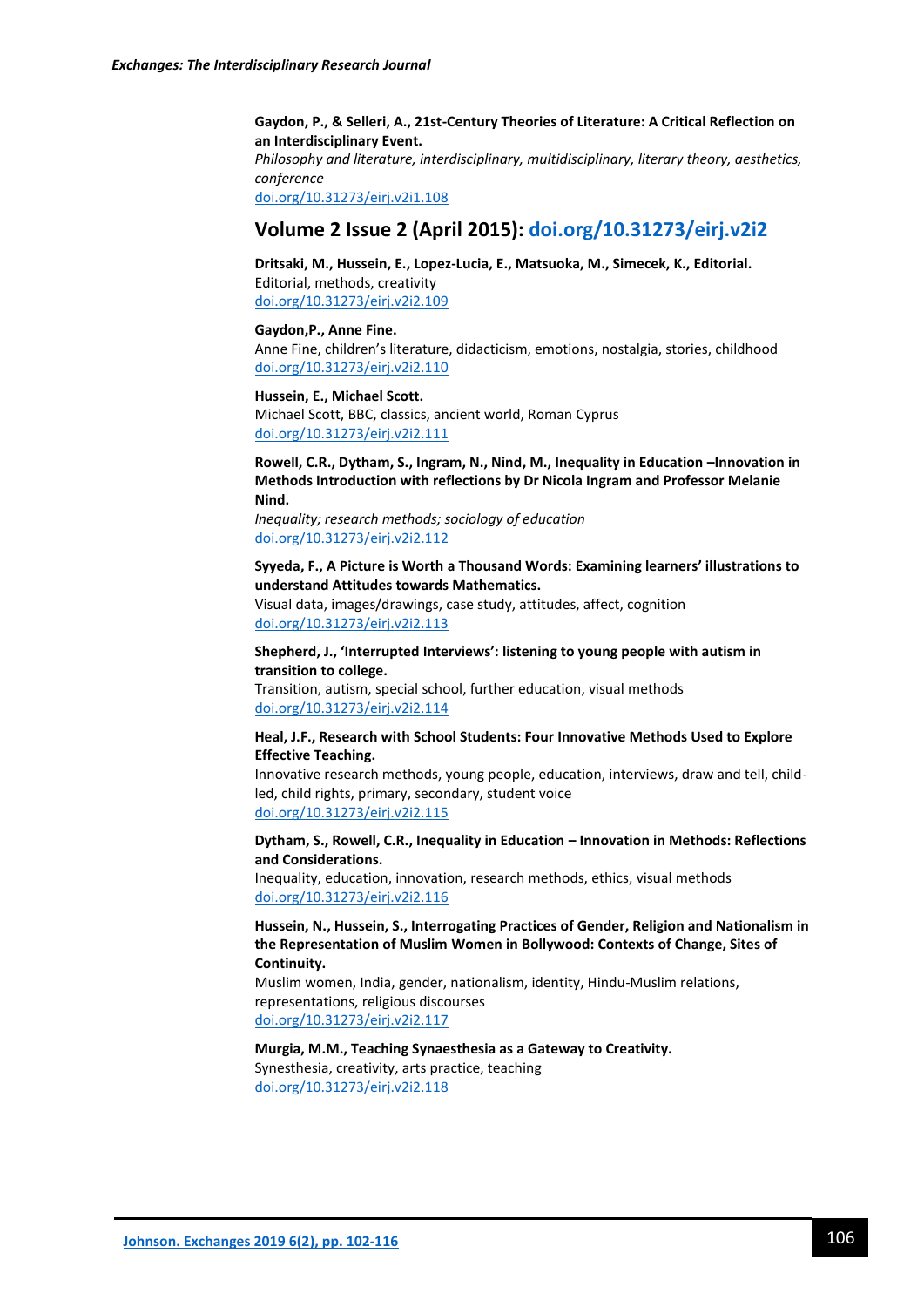**Hutkova, K., The Global Trade of Textiles and Clothing in the Early Modern Period: Exchange, Meaning and Materialities.** Material culture, social history, economic history, textiles trade, textiles consumption, textiles production [doi.org/10.31273/eirj.v2i2.119](https://doi.org/10.31273/eirj.v2i2.119)

**Robin, M.P., & Davies, G., Emerging Nanomaterials for Healthcare – An Interdisciplinary Conference at the University of Warwick** Nanoparticles, nanomedicine, nanomaterials, healthcare, medicine [doi.org/10.31273/eirj.v2i2.120](https://doi.org/10.31273/eirj.v2i2.120)

# **Volume 3 Issue 1 (October 2015): [doi.org/10.31273/eirj.v3i1](https://doi.org/10.31273/eirj.v3i1)**

**Pullin, N., Editorial.** *Editorial, performance, theatre studies, gender studies, politics* [doi.org/10.31273/eirj.v3i1.121](https://doi.org/10.31273/eirj.v3i1.121)

**Davies, G., Professor Michael Levitt.** *Michael Levitt, 2013 Nobel Prize in Chemistry, Role Models, Interdisciplinarity* [doi.org/10.31273/eirj.v3i1.122](https://doi.org/10.31273/eirj.v3i1.122)

**Barons, M.J., & Chleboun, P.I., Professor Martin Hairer.** *Martin Hairer, Fields Medal, mathematics, SPDEs, probability, ising universality model* [doi.org/10.31273/eirj.v3i1.123](https://doi.org/10.31273/eirj.v3i1.123)

**Scherer, M., A Troubling Double-Body: Roland Barthes' Relationship with Ancient Greek Mythology and Bunraku.** [Article retracted for © reasons]

**Rybczak, E., Hamlet, Performance and Chaotic Cultural Networks.** *Chaos theory, performance, network, Shakespeare, Hamlet, theatre* [doi.org/10.31273/eirj.v3i1.125](https://doi.org/10.31273/eirj.v3i1.125)

**Haughton, A., Myths of Male Same-Sex Love in the Art of the Italian Renaissance.** *Italian Renaissance art, art history, Apollo and Hyacinth, Apollo and Cyparissus, pederasty, sexuality* [doi.org/10.31273/eirj.v3i1.126](https://doi.org/10.31273/eirj.v3i1.126)

**Nasser-Eddin, N., Palestinian Refugees: A Gendered Perspective** *Palestine, women refugees, feminism, feminist methodology, Zionism, Palestinian refugee camps* [doi.org/10.31273/eirj.v3i1.127](https://doi.org/10.31273/eirj.v3i1.127)

**De Val, C., 'This is education as the practice of freedom': Twenty Years of Women's Studies at the University of Oxford.** *Women's studies, gender studies, feminism, University of Oxford, education, pedagogy* [doi.org/10.31273/eirj.v3i1.128](https://doi.org/10.31273/eirj.v3i1.128)

**Morgan, J.E., Ruling Climate: The Theory and Practice of Environmental Governmentality, 1500-1800.** *Climate, environment, early modern, governmentality, determinism* [doi.org/10.31273/eirj.v3i1.129](https://doi.org/10.31273/eirj.v3i1.129)

# **Volume 3 Issue 2 (April 2016): [doi.org/10.31273/eirj.v3i2](https://doi.org/10.31273/eirj.v3i2)**

**Liu, Y., Editorial.** *Editorial, Rome, postcolonialism, feminism, interdisciplinarity* [doi.org/10.31273/eirj.v3i2.130](http://doi.org/10.31273/eirj.v3i2.130)

#### **Saqer, A., Professor Alex Callinicos.**

*Eurozone crisis, Greece, critical theory, euro, European Union* [doi.org/10.31273/eirj.v3i2.131](https://doi.org/10.31273/eirj.v3i2.131)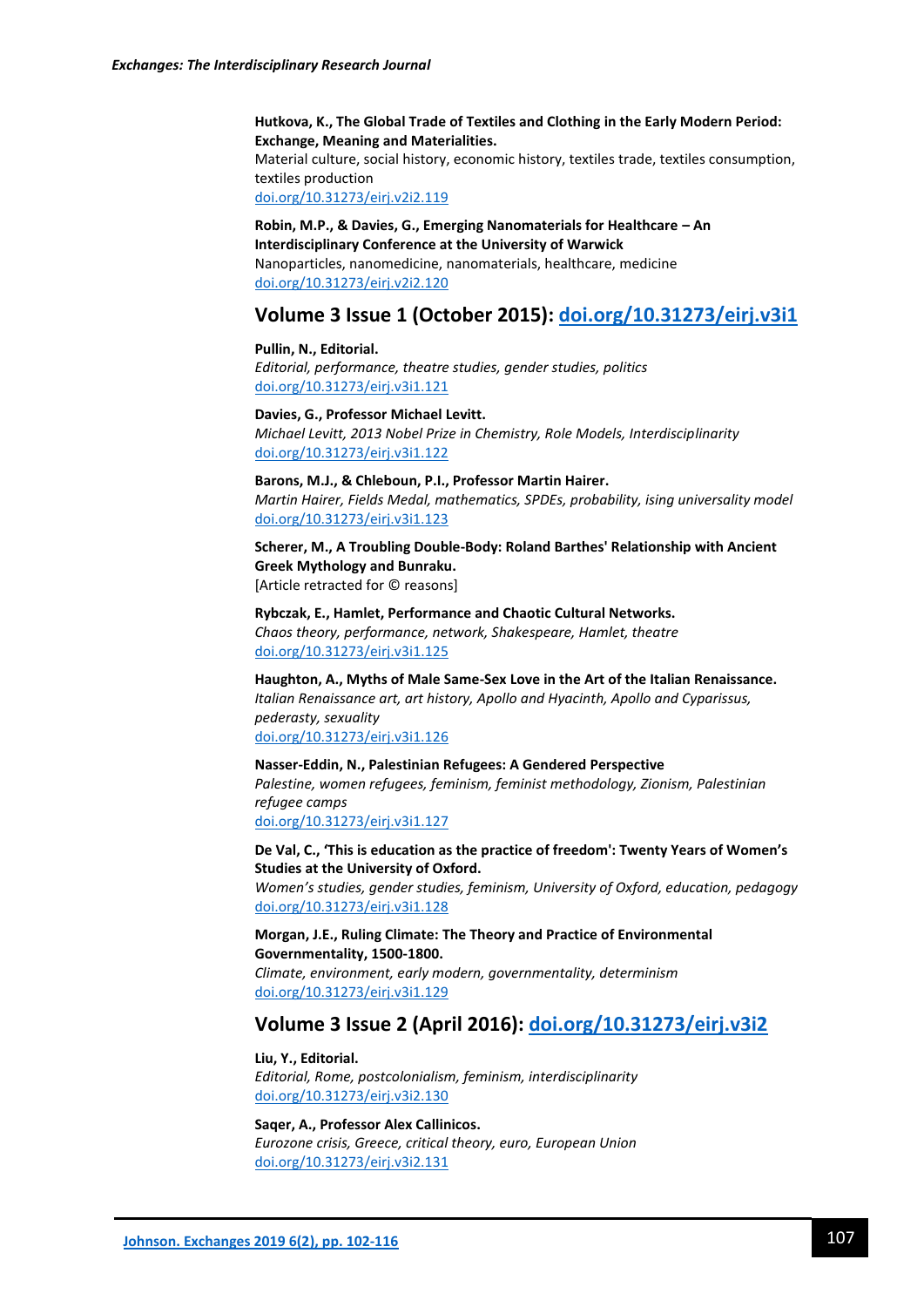**Kemp, J., Movement, the Senses and Representations of the Roman World: Experiencing the Sebasteion in Aphrodisias.** *Senses, movement, imperialism, Sebasteion, Aphrodisias* [doi.org/10.31273/eirj.v3i2.132](https://doi.org/10.31273/eirj.v3i2.132)

**Van der Ploeg, G., The Sensory Experience of Caracalla's Supplication at the Pergamene Asclepieion.**

*Asclepius, Caracalla, Pergamum, senses, sacrifice, medallions* [doi.org/10.31273/eirj.v3i2.133](https://doi.org/10.31273/eirj.v3i2.133)

**Galis, P., 'Speaking to Others' in Nancy Huston's The Goldberg Variations and Slow Emergencies.**

*Speaking to/for, other(s), minority, subaltern, imperial, intersectional* [doi.org/10.31273/eirj.v3i2.134](https://doi.org/10.31273/eirj.v3i2.134)

#### **Wilson, S., Anorexia and Its Metaphors.**

*Anorexia, metaphor, eating disorders, body image, female body, visibility* [doi.org/10.31273/eirj.v3i2.135](https://doi.org/10.31273/eirj.v3i2.135)

**Hussain, S., & Hussein, N., Beauty Queens and Hindu Militants: Indian Women's Negotiation with Neoliberalism and Hindu Nationalism.**

*India, women's agency, nationalism, neoliberalism, Hindutva, Miss India* [doi.org/10.31273/eirj.v3i2.136](https://doi.org/10.31273/eirj.v3i2.136)

**Rzepa, J., Translation and Modernism: Mapping the Relationship.** *Modernist studies, translation studies, comparative literature, twentieth century, cultural memory* [doi.org/10.31273/eirj.v3i2.137](https://doi.org/10.31273/eirj.v3i2.137)

**Marsen, A.J., Exploring 'Flatland's' Future during Materials Week at Warwick.** *Materials science, Materials Week, Warwick, graphene, 2D materials, Konstantin Novoselov*

[doi.org/10.31273/eirj.v3i2.138](https://doi.org/10.31273/eirj.v3i2.138)

**Laug, K., And So The Judge Returns: Blood Meridian Workshop at the University of Warwick.**

*Cormac McCarthy, Blood Meridian, Judge Holden, workshop, live-stream, kid* [doi.org/10.31273/eirj.v3i2.139](https://doi.org/10.31273/eirj.v3i2.139)

**Debray, C., Greenaway, T., & Kyoungmi, K., Exploring the Interconnections between Culture and Behaviour: An Interdisciplinary Conference at the University of Warwick.** *Interconnections between culture and behaviour, interdisciplinary approaches, norms, interactions, context, research collaborations* [doi.org/10.31273/eirj.v3i2.140](https://doi.org/10.31273/eirj.v3i2.140)

### **Volume 4 Issue 1 (October 2016) [doi.org/10.31273/eirj.v4i1](https://doi.org/10.31273/eirj.v4i1)**

**Liu, Y., Editorial.** *Editorial, Shakespeare, interdisciplinarity* [doi.org/10.31273/eirj.v4i1.142](https://doi.org/10.31273/eirj.v4i1.142)

**Williams, A., A Conversation with Martin Stannard and Barbara Cooke.** *Evelyn Waugh, Muriel Spark, Ford Madox Ford, literary biography, textual editing* [doi.org/10.31273/eirj.v4i1.143](https://doi.org/10.31273/eirj.v4i1.143)

**Roberts, P., & Knobe, J., Interview on Experimental Philosophy with Joshua Knobe.** *Philosophy, experimental philosophy, Joshua Knobe, interview* [doi.org/10.31273/eirj.v4i1.144](https://doi.org/10.31273/eirj.v4i1.144)

**Parfitt, E., Erdogan, E., Fritz, H., & Ward, P.M., A Group Interview about Publishing with Professor Jack Zipes.**

*Publishing, monograph, Zipes, thesis, writing, translation* [doi.org/10.31273/eirj.v4i1.145](https://doi.org/10.31273/eirj.v4i1.145)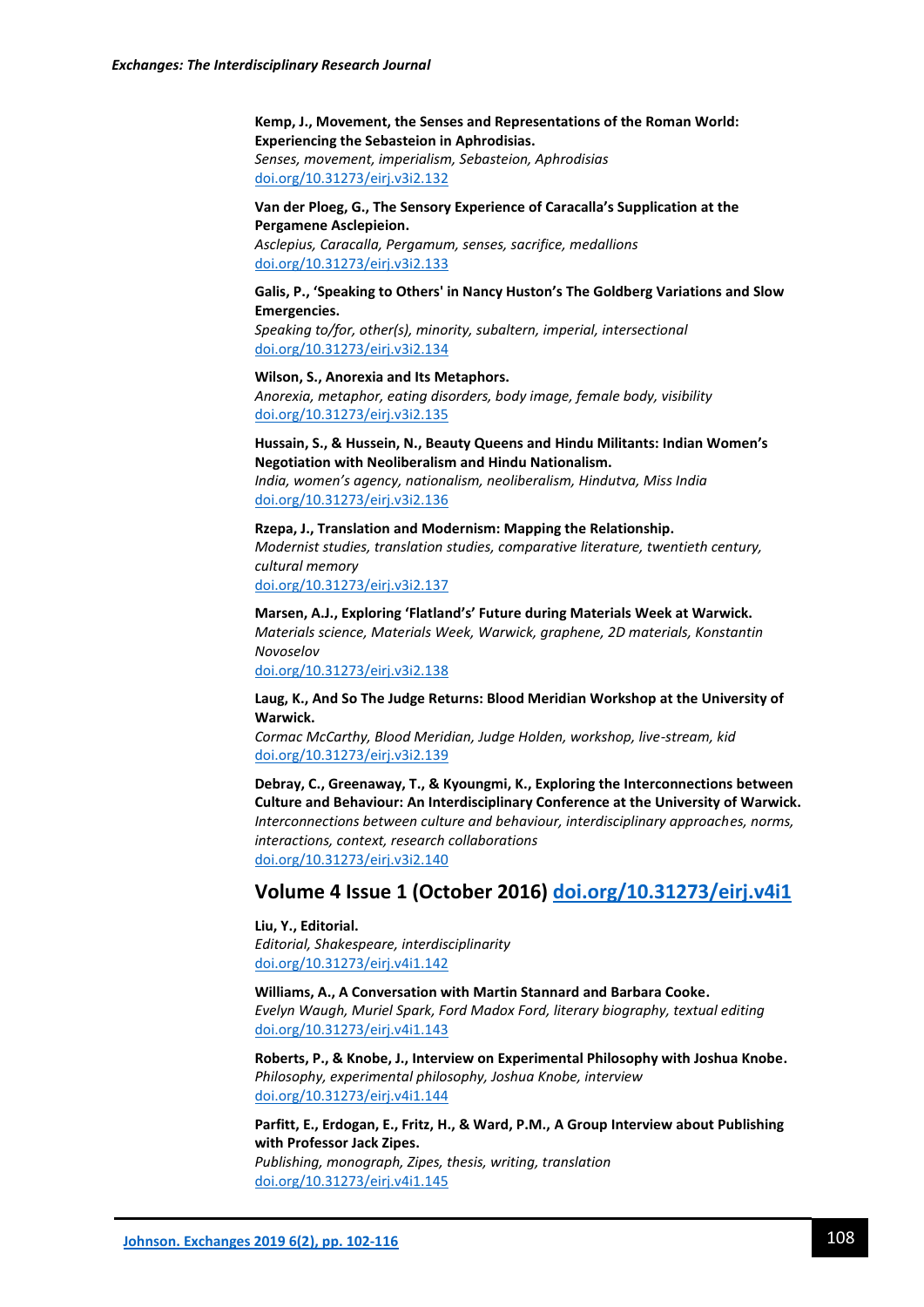*comedy*

**Simpson, H., Destabilising Decapitation in 'King Henry VI'.**

*Shakespeare, beheading, decapitation, Henry VI, subversion, authority, state power* [doi.org/10.31273/eirj.v4i1.146](https://doi.org/10.31273/eirj.v4i1.146)

**Hatfull, R., 'Excess of It': Reviewing 'William Shakespeare's Long Lost First Play (abridged)'.** *Shakespeare, adaptation, popular culture, Reduced Shakespeare Company, theatre,* 

[doi.org/10.31273/eirj.v4i1.147](https://doi.org/10.31273/eirj.v4i1.147)

**Yan, M., 'There is no better means of instruction on China than letting China speak for herself': Thomas Percy and Hau Kiou Choaan.**

*Eighteenth Century, China in Britain, Thomas Percy, Hau Kiou Choaan* [doi.org/10.31273/eirj.v4i1.148](https://doi.org/10.31273/eirj.v4i1.148)

**Chong, J.J., Marco, J., & Greenwood, D., Modelling and Simulations of a Narrow Track Tilting Vehicle.**

*Narrow track vehicle, modelling, titling control, vehicle lateral dynamics, parameter estimation*

[doi.org/10.31273/eirj.v4i1.149](https://doi.org/10.31273/eirj.v4i1.149)

#### **Wingens. M., Security Sector Reform - Limitations and Prospects of the Scholarly Debate.**

*Security sector reform, post-conflict statebuilding, local ownership, conceptualcontextual divide, evaluation, literature review* [doi.org/10.31273/eirj.v4i1.150](https://doi.org/10.31273/eirj.v4i1.150)

#### **Opaluwah, A.O., Participatory Development: A Tool of Pedagogy.**

*Participatory development, pedagogy, citizen, participation, Participation, Tostan* [doi.org/10.31273/eirj.v4i1.151](https://doi.org/10.31273/eirj.v4i1.151)

**Vipond, R., Global Futures: Building Interdisciplinary Postdoctoral Research Careers.** *Fellowship, funding, conference, symposium, training, interdisciplinarity* [doi.org/10.31273/eirj.v4i1.152](https://doi.org/10.31273/eirj.v4i1.152)

#### **Messin, L.J., Science For All.**

*Open science, science publishing, open access* [doi.org/10.31273/eirj.v4i1.153](https://doi.org/10.31273/eirj.v4i1.153)

#### **Alberti, F., Current Trends in Natural Products Research from the CBNP10 Symposium at Warwick.**

*Natural products, biosynthesis, antibiotics.* [doi.org/10.31273/eirj.v4i1.154](https://doi.org/10.31273/eirj.v4i1.154)

**Maughan, C., Urban Gardening in the Crisis Conjuncture.** *Urban gardening; urban agriculture; agroecology; food systems; food sovereignty; sustainability* [doi.org/10.31273/eirj.v4i1.155](https://doi.org/10.31273/eirj.v4i1.155)

## **Volume 4 Issue 2 (April 2017) [doi.org/10.31273/eirj.v4i2](https://doi.org/10.31273/eirj.v4i2)**

**Liu, Y., Editorial.** *Editorial, collaboration, interdisciplinarity* [doi.org/10.31273/eirj.v4i2.156](https://doi.org/10.31273/eirj.v4i2.156)

**Bycroft, M.T., Ideals and Practices of Rationality – An Interview with Lorraine Daston.** *Lorraine Daston, history of science, collaboration, archives, historical epistemology, scientific progress* [doi.org/10.31273/eirj.v4i2.157](https://doi.org/10.31273/eirj.v4i2.157)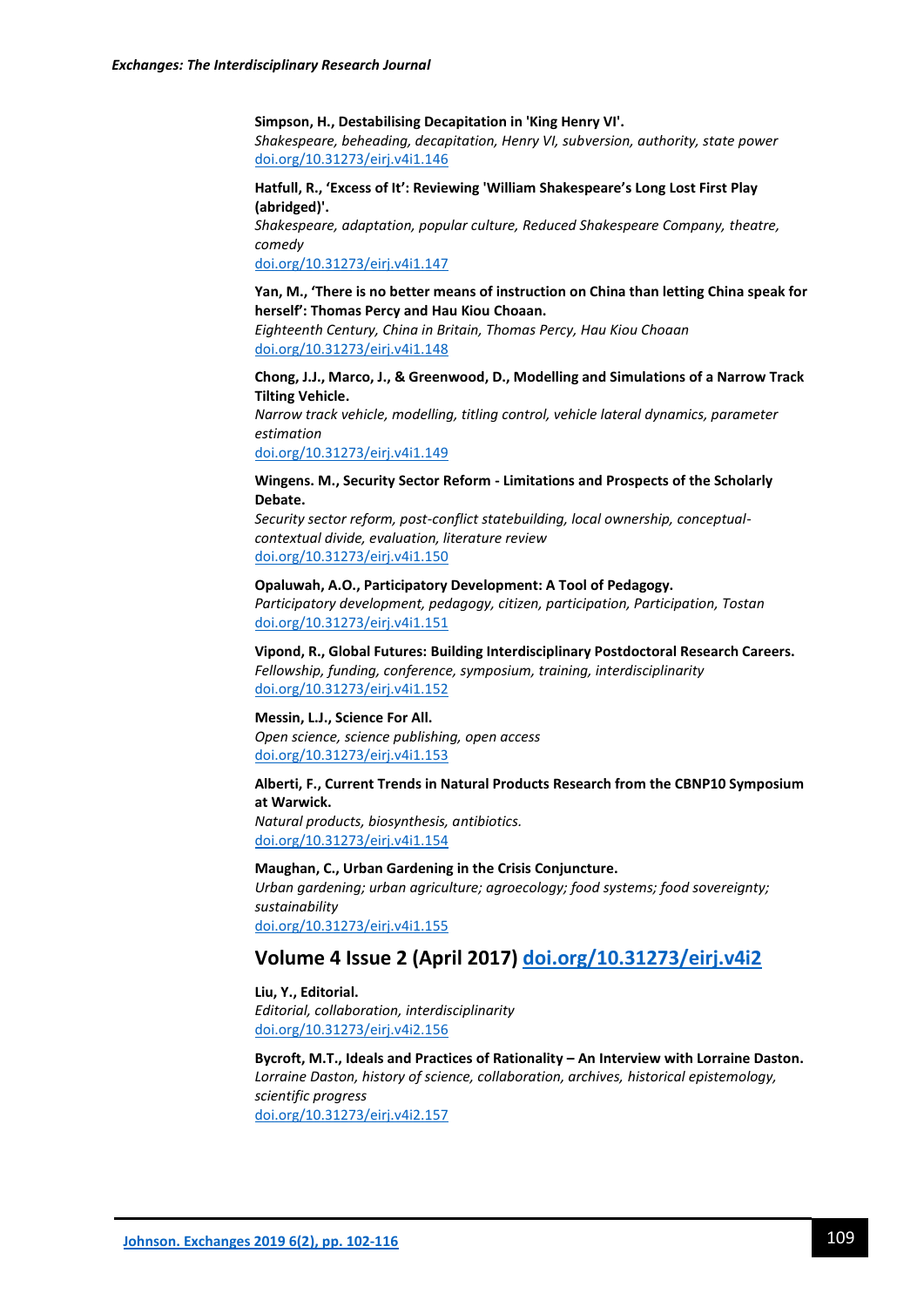**Mulcahy, S., Acting Law | Law Acting: A Conversation with Dr Felix Nobis and Professor Gary Watt.** *Law, justice, theatre, performance, acting, drama* [doi.org/10.31273/eirj.v4i2.158](https://doi.org/10.31273/eirj.v4i2.158)

**Reed, K., Collier, R., White, R., Wells, R., Ingram, J., Borelli, R., Haesler, B., Caraher, M., Lang, T., Arnall, A., Ajates-Gonzalez, R., Pope, H., Blake, L., & Sykes, R., Training Future Actors in the Food System: A new collaborative cross-institutional, interdisciplinary training programme for students.**

*Food Security, Systems thinking, Virtual Learning Environment, Pedagogy* [doi.org/10.31273/eirj.v4i2.161](https://doi.org/10.31273/eirj.v4i2.161)

**Hatton, L., 'Forging change'? Collaboration between policy makers, academics, and civil society stakeholders at the ECI Day 2016.**

*Collaboration, political participation, European Union, civil society, academia, political institutions*

[doi.org/10.31273/eirj.v4i2.160](https://doi.org/10.31273/eirj.v4i2.160)

**Tsukamoto, E., A Reflection on the Artists and Academics Exhibition.** Public engagement and impact, collaboration, exhibition, artists and academics, interdisciplinarity, animal studies [doi.org/10.31273/eirj.v4i2.159](https://doi.org/10.31273/eirj.v4i2.159)

**Eden, A., Art, Scholarship, Community: Experiences of Viewing.** *Art, community, viewing, collaboration, interdisciplinarity, public engagement, spirituality, emotion* [doi.org/10.31273/eirj.v4i2.162](https://doi.org/10.31273/eirj.v4i2.162)

**Jung, N., For They Need to Believe Themselves White: An intertextual analysis of Orson Welles's 'Othello'.** *Orson Welles, Othello, blackface, minstrelsy* [doi.org/10.31273/eirj.v4i2.163](https://doi.org/10.31273/eirj.v4i2.163)

**Minh, L.T.H., Ha, H.T.C., Hong, D.T.T., Asymmetric Exchange Rate Exposure - Research in Southeast Asian Countries.** *Asymmetric exchange rate exposure, exchange rate risk, stock returns, stock market, Southeast Asia*

[doi.org/10.31273/eirj.v4i2.164](https://doi.org/10.31273/eirj.v4i2.164)

**Patel, J., The 'Biological Turn' in History Writing.** *History, biology, biological turn, linguistic turn, history of science, interdisciplinary* [doi.org/10.31273/eirj.v4i2.165](https://doi.org/10.31273/eirj.v4i2.165)

**Cinelli, M., The Art of Supporting Decision-Making.** *Decision making, decision analysis, decision aiding, decision support, multiple criteria, stakeholders' involvement* [doi.org/10.31273/eirj.v4i2.166](https://doi.org/10.31273/eirj.v4i2.166)

**Breidenbach, B., Grasping the Ineffable: Interdisciplinary Perspectives on Mood.** *Mood, affect studies, interdisciplinary research, aesthetics, philosophy, psychology* [doi.org/10.31273/eirj.v4i2.167](https://doi.org/10.31273/eirj.v4i2.167)

**Iezzi, F., 'A New World… Out of Nothing': Review of an interdisciplinary workshop.** *Interdisciplinary approaches, communicating mathematics, non-Euclidian geometry, widening participation* [doi.org/10.31273/eirj.v4i2.168](https://doi.org/10.31273/eirj.v4i2.168)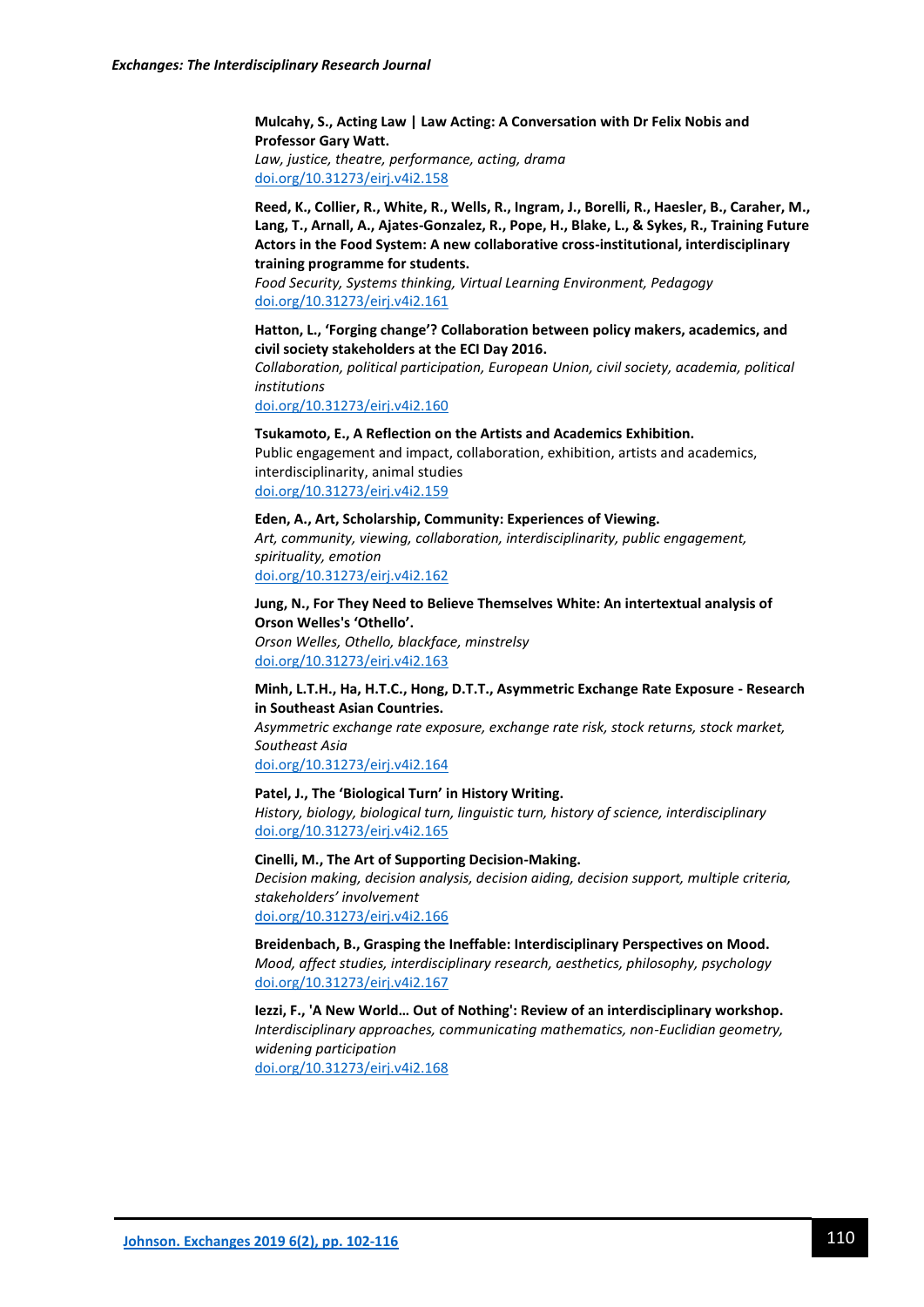# **Volume 5 Issue 1 (October 2017) [doi.org/10.31273/eirj.v5i1](https://doi.org/10.31273/eirj.v5i1)**

**Liu, Y., Editorial.** *Editorial, movement, critical reflection* [doi.org/10.31273/eirj.v5i1.231](https://doi.org/10.31273/eirj.v5i1.231)

**Wilding, D., Rowan, C., Maurer, B., & Schmandt-Besserat, D., Tokens, Writing and (Ac)counting: A Conversation with Denise Schmandt-Besserat and Bill Maurer.** *Token, writing, number, dactylonomy, cognition, material culture.* [doi.org/10.31273/eirj.v5i1.196](https://doi.org/10.31273/eirj.v5i1.196)

**Shojaei, S., In Conversation with Professor David Greenwood.** Automotive, UK automotive industry energy storage, battery, battery material, recycling, environment, autonomous vehicle [doi.org/10.31273/eirj.v5i1.217](https://doi.org/10.31273/eirj.v5i1.217)

**Xiao, C., The Stillness in Movement: A Buddhist Reading of Ash-Wednesday.** *T. S. Eliot, Ash-Wednesday, movement, Buddhism, timeless, divinity* [doi.org/10.31273/eirj.v5i1.216](https://doi.org/10.31273/eirj.v5i1.216)

**Estrada, M., Brasiguaio Identities: An outcome of the pursuit of land across the Brazilian and Paraguayan shared border region.** *Migration, borders, transnationalism, Brazil, Paraguay, Brasiguaios* [doi.org/10.31273/eirj.v5i1.205](https://doi.org/10.31273/eirj.v5i1.205)

**Patchett, E., Spatial Justice: Space, place and counter-normative movement in Latcho Drom.**

*Law and film, Roma, diaspora, space, temporality, spatial justice* [doi.org/10.31273/eirj.v5i1.212](https://doi.org/10.31273/eirj.v5i1.212)

**Cao, X., Enhancing the Employability of Chinese International Students: Identifying Achievements and Gaps in the Research Field.** *Graduate employability, Chinese international students* [doi.org/10.31273/eirj.v5i1.208](https://doi.org/10.31273/eirj.v5i1.208)

**Arbo, D., Defining 'Movement' in Global History: The Early Modern Iberian World in a Global Frame (16th-18th centuries).**

*Global, early modern, Iberia, empire, exchanges, migration, circulation* [doi.org/10.31273/eirj.v5i1.195](https://doi.org/10.31273/eirj.v5i1.195)

**Chatzistefani, N., & Heron, J., A Pedagogy of Movement: Interdisciplinary Approaches to Human Motion.**

*Movement, pedagogy, interdisciplinary, bio-mechanical, motion-capture* [doi.org/10.31273/eirj.v5i1.213](https://doi.org/10.31273/eirj.v5i1.213)

**Loh, W., China Plates and Japanned Trays: British Encounters with Chinese and Japanese Aesthetics in the Long Nineteenth Century.** *Aesthetics, Britain, China, Japan, nineteenth century*

[doi.org/10.31273/eirj.v5i1.202](https://doi.org/10.31273/eirj.v5i1.202)

**Choksey, L., Academic Freedom and Society: Some Critical Questions.** *Academic freedom, university autonomy, education policy, racism, corporate publishing* [doi.org/10.31273/eirj.v5i1.220](https://doi.org/10.31273/eirj.v5i1.220)

**Darracott, A.J., Ph.D. Researchers in a Changing World: A Self-Critical Reflection of the CES Conference 2017.**

*Reflections, conferences, professional development, thesis, presentation, attendee* [doi.org/10.31273/eirj.v5i1.204](https://doi.org/10.31273/eirj.v5i1.204)

**Crealock-Ashurst, B., Williams, L., & Moffat, K., A Critical Reflection on the 28th International Biology Olympiad.**

*Pedagogy, Olympiad, examination, education, biology, reflection* [doi.org/10.31273/eirj.v5i1.221](https://doi.org/10.31273/eirj.v5i1.221)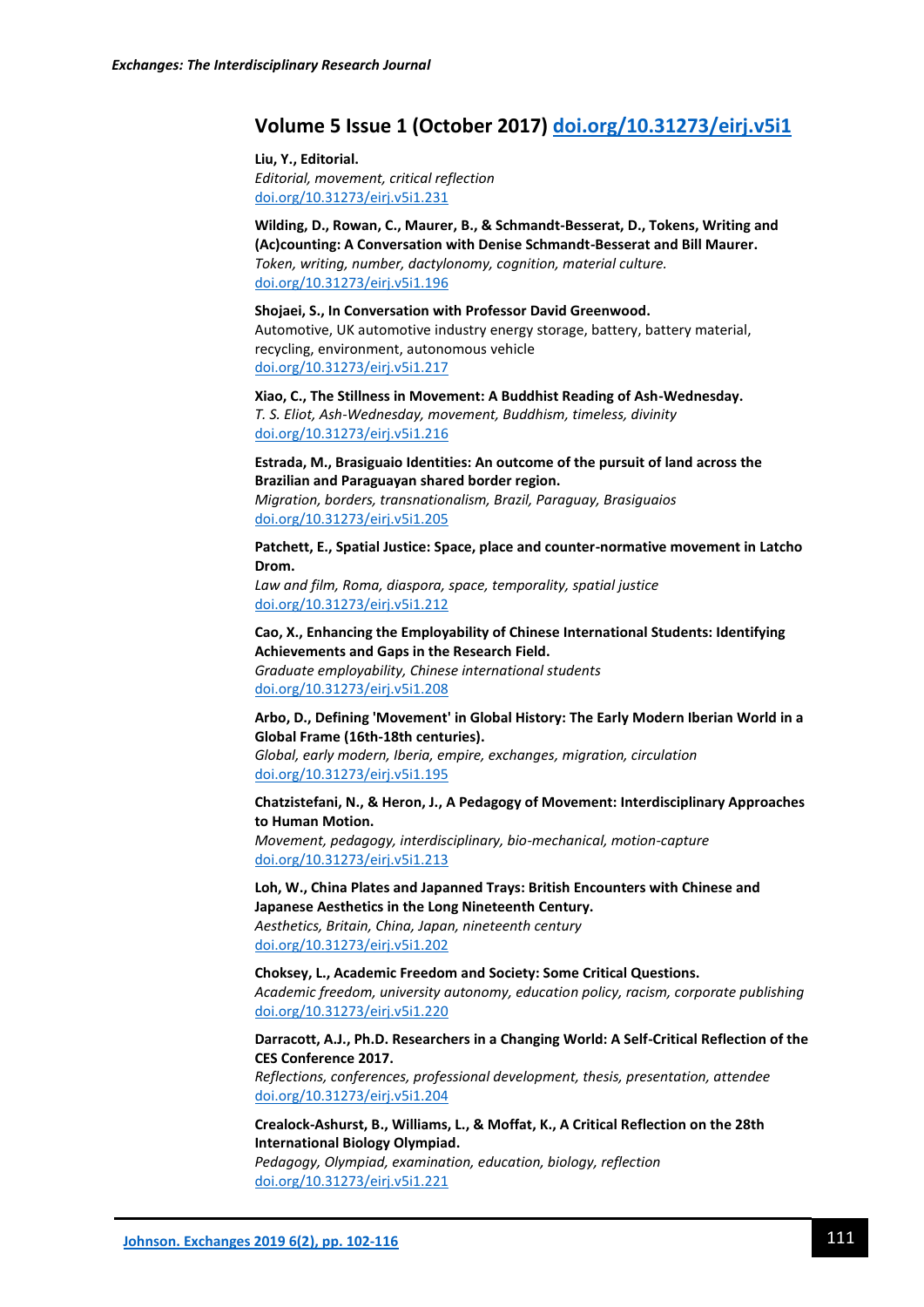# **Volume 5 Issue 2 (Spring 2018): [doi.org/10.31273/eirj.v5i2](http://doi.org/10.31273/eirj.v5i2)**

**Johnson, G.J., Regimes of Truth and Other Revelations: Editorial, Volume 5, Part 2.** *Editorial, truth, evidence, policy* [doi.org/10.31273/eirj.v5i2.300](https://doi.org/10.31273/eirj.v5i2.300)

#### **Roca-Lizarazu, M., & Vince, R., Memory Studies Goes Planetary: An Interview with Stef Craps.**

*Memory studies, trauma studies, Holocaust memory, transnational and transcultural memory, climate change, digital memories* [doi.org/10.31273/eirj.v5i2.245](https://doi.org/10.31273/eirj.v5i2.245)

### **Wall, G., Meaning and Methodology: an introduction to ethnography with Professor Marion Demossier and Dr Margaret Hills de Zárate.**

*Ethnography; methodology; reflexivity; participant research* doi.org/10.31273/eirj.v5i2.254

#### **Richards, D., Blurring the Boundaries Between Life and Death: A search for the truth within documentary re-enactments.**

*Documentary, truth, film, Freud, reality, re-enactment* [doi.org/10.31273/eirj.v5i2.235](https://doi.org/10.31273/eirj.v5i2.235)

**da Silva, C., Where Truth Lies in Advertising: Collateral bundling of hidden meanings.** *Advertisement, collateral bundling, implicature, intertextuality, persuasion, presupposition, social functions of language, thematic information* [doi.org/10.31273/eirj.v5i2.246](https://doi.org/10.31273/eirj.v5i2.246)

#### **Barons, M.J., & Wilkerson, R.L., Proof and Uncertainty in Causal Claims.** *Causality, Bradford Hill criteria, instrumental variables, causal algebras, graphical models, Bayesian Networks, mental models, uncertainty, proof* [doi.org/10.31273/eirj.v5i2.238](https://doi.org/10.31273/eirj.v5i2.238)

#### **Marzana, S., One and Many Truths Artistically Acknowledged: Exploring the Concept of 'Truth Universally Acknowledged' in Pride and Prejudice and The Marriage of Heaven and Hell.**

*Truth, Friedrich Nietzsche, Jane Austen, Pride and Prejudice, William Blake, The Marriage of Heaven and Hell* [doi.org/10.31273/eirj.v5i2.234](https://doi.org/10.31273/eirj.v5i2.234)

#### **O'Shea, B., Can Implicit Measures Contribute to a True Understanding of People's Attitudes and Stereotypes?**

Social psychology, implicit social cognition, implicit association test, attitudes, stereotypes, predicting behaviour [doi.org/10.31273/eirj.v5i2.233](https://doi.org/10.31273/eirj.v5i2.233)

**Mulcahy, S., Dissents and Dispositions: Reflections on the Conference of the Law, Literature and Humanities Association of Australasia.** *Law, justice, literature, humanities, pubic art, visuality* [doi.org/10.31273/eirj.v5i2.247](https://doi.org/10.31273/eirj.v5i2.247)

### **Volume 6 Issue 1 (Autumn 2018): [doi.org/10.31273/eirj.v6i1](https://doi.org/10.31273/eirj.v6i1)**

**Johnson, G.J., Quality, Resistance & Community: Editorial, Volume 6, Part 1.** *Editorial, quality, community* [doi.org/10.31273/eirj.v6i1.353](https://doi.org/10.31273/eirj.v6i1.353)

**Kremers, R., Conversation with... Wendy Larner.** *Interdisciplinarity, methodology, feminism, post-colonialism, international political economy* [doi.org/10.31273/eirj.v6i1.243](https://doi.org/10.31273/eirj.v6i1.243)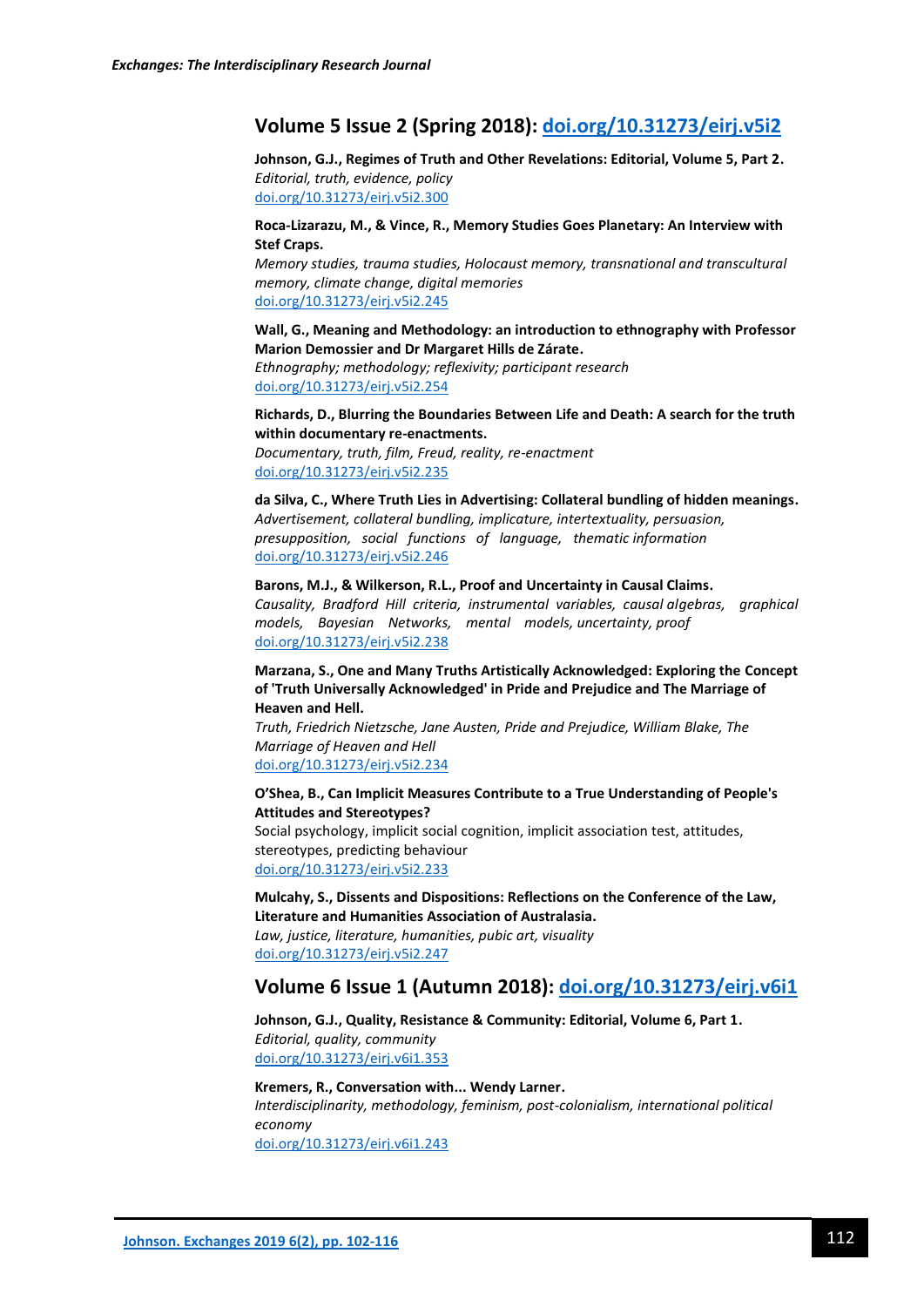**Eggert, J.P., Researching Terrorism and Political Violence: An Interview with Louise Richardson.**

*Terrorism, political violence, interdisciplinary, political science, historical approaches* [doi.org/10.31273/eirj.v6i1.266](https://doi.org/10.31273/eirj.v6i1.266)

#### **Laiho, M., & Spray, T., Interdisciplinary Research on Space and Power: An Introduction and Critical Reflection.**

*Interdisciplinary research, narratives, space, power* [doi.org/10.31273/eirj.v6i1.206](https://doi.org/10.31273/eirj.v6i1.206)

#### **Coopey, J., The Ethics of Resistance: Sovereignty and Territory in Foucault's College de France lectures (1970-1984).**

*Sovereignty; territory; Foucault; biopolitics* [doi.org/10.31273/eirj.v6i1.198](https://doi.org/10.31273/eirj.v6i1.198)

#### **Eden, A., Enchanted Community: Reflections on Art, the Humanities and Public Engagement.**

*Outreach, enchantment community, public engagement, art history, education* [doi.org/10.31273/eirj.v6i1.252](https://doi.org/10.31273/eirj.v6i1.252)

# **Volume 6 Issue 2 (Spring 2019): [doi.org/10.31273/eirj.v6i2](https://doi.org/10.31273/eirj.v6i2)**

**Johnson, G.J., Reflections, Anxieties, Developments & Quality: Editorial, Volume 6, Part 2.**

*Editorial, reflections, special issues, in-between spaces, developments, scholarly communications* [doi.org/10.31273/eirj.v6i2.4](https://doi.org/10.31273/eirj.v6i2.443)43

#### **Veroni, E., The Social Stigma and the Challenges of Raising a Child with Autism Spectrum Disorders (ASD) in Greece.**

Autism spectrum disorders (ASD); Greek parents; social stigma; austerity; open-ended questionnaires; social isolation [doi.org/10.31273/eirj.v6i2.200](http://doi.org/10.31273/eirj.v6i2.200)

#### **Rahman, A.A., Decentralised Education Policy in Indonesia: Intended Outcomes and Remaining Challenges**

*Decentralisation, local monitoring, school committee.* [doi.org/10.31273/eirj.v6i2.240](http://doi.org/10.31273/eirj.v6i2.240)

**Tran, C.C., Nguyen, D.T., Le, H.D., Luu, T.H., & Truong, Q.B., Designing the Yellow Head Virus Syndrome Recognition Application for Shrimp on an Embedded System** *Litopenaeus vannamei, shrimp, yellow head virus syndrome, image processing* [doi.org/10.31273/eirj.v6i2.309](https://doi.org/10.31273/eirj.v6i2.309)

#### **Lu, X., Interpersonal Communication Efficacy of Domestic and International Students: a case study in a Chinese university: What are they and do they matter?**

*Self-efficacy, interpersonal communication efficacy, higher education, intercultural communication, Chinese universities, wellbeing* [doi.org/10.31273/eirj.v6i2.350](https://doi.org/10.31273/eirj.v6i2.350)

**Bradbury, M., Kenny, M., Kirk, R., Purser, D., Steadman, L., & Watson, G., Organising a Multidisciplinary Postgraduate Colloquium.** *Critical reflections, multidisciplinary, colloquium, student-led, postgraduate* [doi.org/10.31273/eirj.v6i2.348](https://doi.org/10.31273/eirj.v6i2.348)

**Johnson, G.J., Article and Author Index for Exchanges: Volumes 1.1 – 6.2.** *Index, author, titles, exchanges, journal* [doi.org/10.31273/eirj.v6i2.444](https://doi.org/10.31273/eirj.v6i2.444)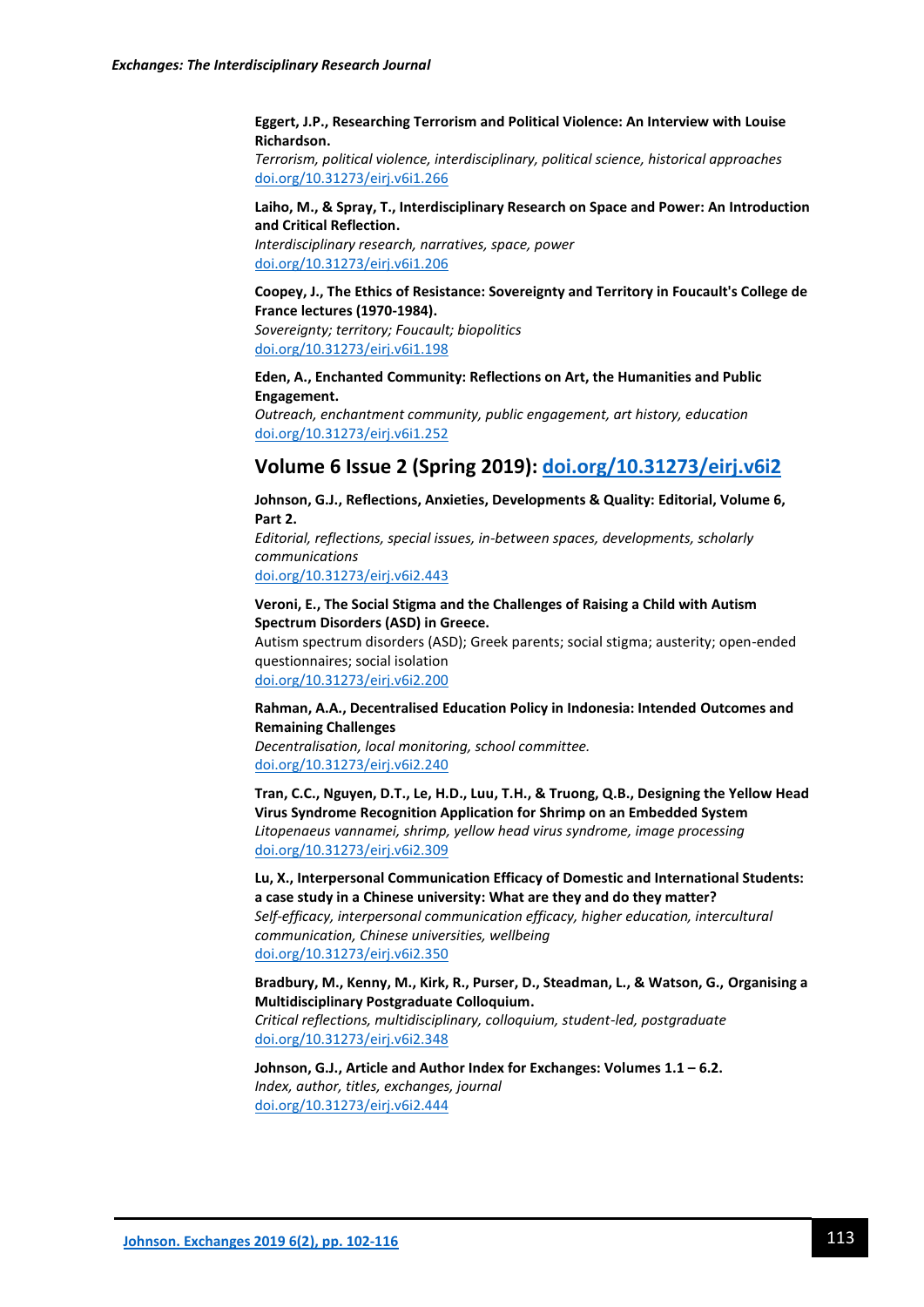# **Author Index: Name, Volume (Issue)**

| Ajates-Gonzalez, R.    |            | Davies, G.            | 2(2), 3(1) | Hong, D.T.T.                      | 4(2)       |
|------------------------|------------|-----------------------|------------|-----------------------------------|------------|
| 4(2)                   |            | De Val, C.            | 3(1)       | Hussein, E.                       | 2(2)       |
| Alberti, G.            | 4(1)       | Debray, C.            | 3(2)       | Hussein, N.                       | 2(2), 3(2) |
| Alexander, C.          | 1(2)       | Dickinson, A.         | 2(1)       | Hussein, S.                       | 2(2), 3(2) |
| Amor, J.D.             | 1(1)       | Dritsake, M.          | 2(2)       | Hutkova, K.                       | 2(2)       |
| Arbo, D.               | 5(1)       | Dytham, S.            | 2(2)       | Huxford, G.                       | 1(2)       |
| Arnall, A.             | 4(2)       | Eden, A.              | 4(2), 6(1) | lezzi, F.                         | 4(2)       |
| Azhar, F.              | 1(1)       | Eggert, J.P.          | 6(1)       | Ingram, J.                        | 4(2)       |
| Barons, M.J.           | 3(1), 5(2) | Erdogan, E.           | 4(1)       | Ingram, N.                        | 2(2)       |
| Bellaera, L.           | 1(2)       | Estrada, M.           | 5(1)       | Johnson, G.J.                     |            |
| Benhamou, E.           | 2(1)       | Florencio, P.         | 1(1)       | 5(2), 6(1), 6(2)                  |            |
| Bilton, C.             | 1(2)       | Foss, J.              | 1(1)       | Joy, M.S.                         | 2(1)       |
| Blake, L.              | 4(2)       | Freebody, K.          | 1(1)       | Jung, N.                          | 1(2), 4(2) |
| Borelli, R.            | 4(2)       | Fritz, H.             | 4(1)       | Karcher, K.                       | 1(1)       |
| Bradbury, M.           | 6(2)       | Galis, P.             | 3(2)       | Kemp, J.                          | 3(2)       |
| Breidenbach, B.        | 4(2)       | Gallimore, A.         | 1(1)       | Kenny, M.                         | 6(2)       |
| Bycroft, M.T.          | 4(2)       | Gaydon, P.            | 2(1), 2(2) | Kirk, R.                          | 6(2)       |
| Cao, X.                | 5(1)       | Gekker, A.            | 1(2)       | Knobe, J.                         | 4(1)       |
| Caraher, M.            | 4(2)       | Gkotsis, G.           | 1(1)       | Kremers, R.                       | 6(1)       |
| Chakravarthy, V. 1(2)  |            | Grainger-Clemson, H.  |            | Kyoungmi, K.                      | 3(2)       |
| Chatzistefani, N. 5(1) |            | 1(1), 1(2)            |            | Laiho, M.                         | 6(1)       |
| Chleboun, P.I.         | 3(1)       | Greenaway, T.         | 3(2)       | Lang, T.                          | 4(2)       |
| Choksey, L.            | 5(1)       | Greenwood, D.         | 4(1)       | Laug, K.                          | 3(2)       |
| Chong, J.J.            | 4(1)       | Groves, M.            | 1(1)       | Le, H.D.                          | 6(2)       |
| Cinelli, M.            | 1(1), 4(2) | Ha, H.T.C.            | 4(2)       | Leary, R.                         | 1(2)       |
| Clemson, H.            | 1(1)       | Haesler, B.           | 4(2)       | Lewis, W.J.                       | 2(1)       |
| Coleman, J.            | 2(1)       | Hammond, A.           | 2(1)       | Liu, Y.<br>3(2), 4(1), 4(2), 5(1) |            |
| Collier, R.            | 4(2)       | Hancox, I.            | 1(1)       |                                   |            |
| Coopey, J.             | 6(1)       | Hatfull, R.           | 4(1)       | Loh, W.                           | 5(1)       |
| Cox, S.C.              | 2(1)       | Hatton, L.            | 4(2)       | Lopez-Lucia, E.                   | 2(2)       |
| Crane, J.              | 1(2)       | Haughton, A.          | 3(1)       | Lu, X.                            | 6(2)       |
| Crealock-Ashurst, B.   |            | Heal, J.F.            | 2(2)       | Luu, T.H.                         | 6(2)       |
| 5(1)                   |            | Heron, J.             | 5(1)       | Marchis, E.                       | 1(1)       |
| Curtis, J.             | 1(2)       | Hind, S.              | 1(2)       | Marco, J.                         | 4(1)       |
| Da Silva, C.           | 5(2)       | Hinterberger, A. 1(2) |            | Marsen, A.J.                      | 3(2)       |
| Darracott, A.J.        | 5(1)       |                       |            | Marzana, S.                       | 5(2)       |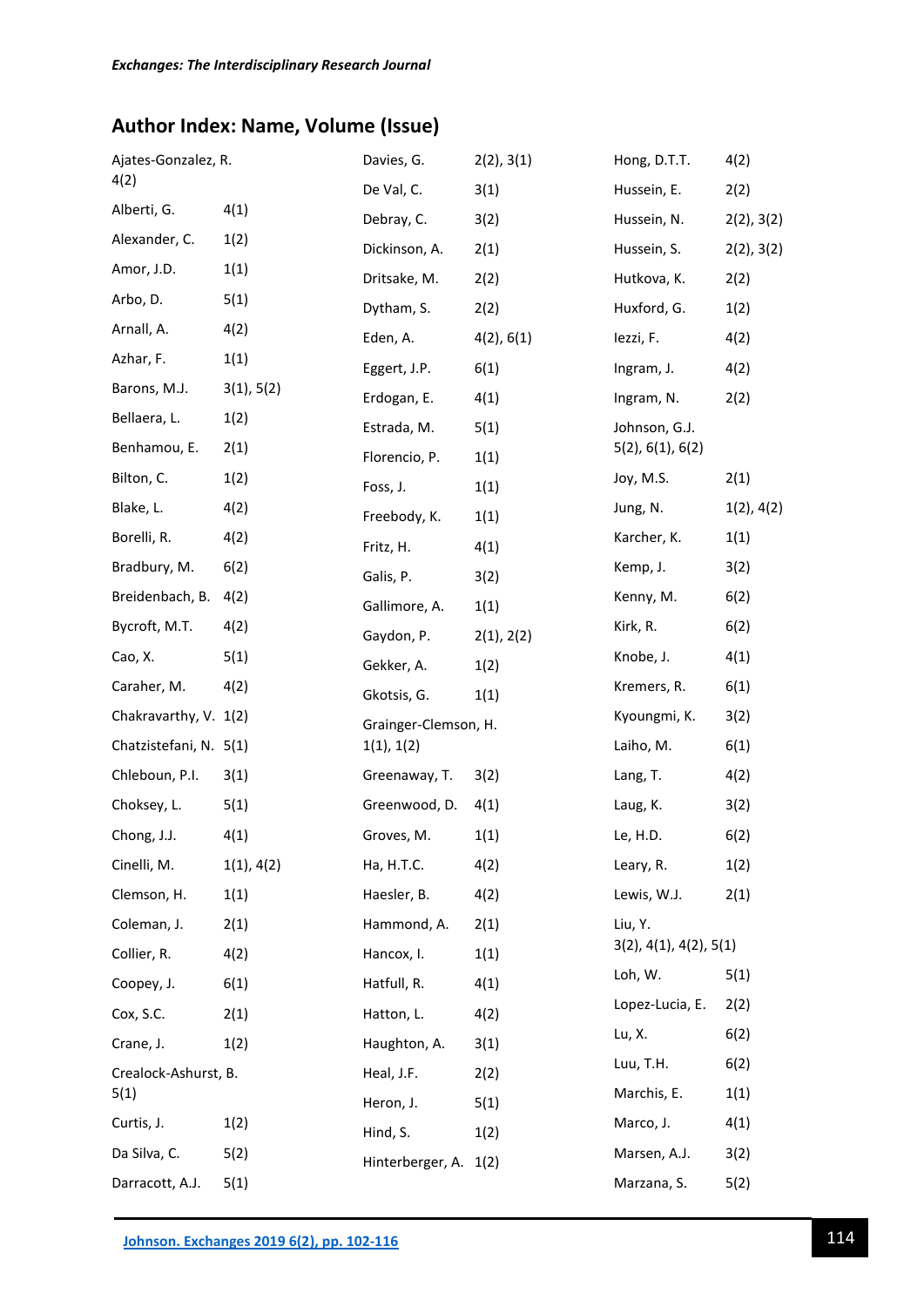### *Exchanges: The Interdisciplinary Research Journal*

| Matsuoka, M.          | 2(2)       | Reddick, Y.                   | 1(1) | Thrift, N.             | 1(1) |
|-----------------------|------------|-------------------------------|------|------------------------|------|
| Maughan, C.           | 4(1)       | Reed, K.                      | 4(2) | Tillotson, S.          | 1(2) |
| Maurer, B.            | 5(1)       | Richards, D.                  | 5(2) | Tooker, L.             | 2(1) |
| Messin, L.J.          | 4(1)       | Roberts, P.                   | 4(1) | Tran, C.C.             | 6(2) |
| Minh, L.T.H.          | 4(2)       | Robin, M.P.                   | 2(2) | Truong, Q.B.           | 6(2) |
| Moffat, K.            | 5(1)       | Roca-Lizarazu, M.             |      | Tsukamoto, E.          | 4(2) |
| Morgan, J.E.          | 3(1)       | 5(2)                          |      | Uzoechi, K.            | 1(1) |
| Moyo, A.              | 1(2)       | Rowan, C.                     | 5(1) | Van der Ploeg, G. 3(2) |      |
| Mulcahy, S.           | 4(2), 5(2) | Rowell, C.R.                  | 2(2) | Varriale, S.           | 2(1) |
| Murgia, M.M.          | 2(2)       | Rybczak, E.                   | 3(1) | Veroni, E.             | 6(2) |
| Nasser-Eddin, N. 3(1) |            | Rzepa, J.                     | 3(2) | Vince, R.              | 5(2) |
| Nguyen, D.T.          | 6(2)       | Sager, A.                     | 3(2) | Vipond, R.             | 4(1) |
| Nind, M.              | 2(2)       | Sarroy, C.                    | 2(1) | Wall, G.               | 5(2) |
| O'Shea, B.            | 5(2)       | Schekman, R.                  | 1(2) | Walsh, J.              | 1(1) |
| O'Toole, R.           | 1(2)       | Scherer, M.                   | 3(1) | Ward, P.M.             | 4(1) |
| Oldham, J.            | 2(1)       | Schmandt-Besserat, D.<br>5(1) |      | Watson, G.             | 6(2) |
| Oluwatosin, I.A       | 1(1)       | Selleri, A.                   | 2(1) | Watt, G.               | 1(2) |
| Opaluwah, A.O.        | 4(1)       | Sewell, C.                    | 1(2) | Wells, R.              | 4(2) |
| Parfitt, E.L.         | 1(2), 4(1) | Shepherd, J.                  | 2(2) | White, R.              | 4(2) |
| Patchett, E.          | 5(1)       | Shojaei, D.                   | 5(1) | Wilding, D.            | 5(1) |
| Patel, J.             | 4(2)       | Shonola, S.A.                 | 2(1) | Wilkerson, R.L.        | 5(2) |
| Pope, H.              | 4(2)       | Simecek, K.                   |      | Williams, A.           | 4(1) |
| Prestidge, O.         | 1(1)       | 1(2), 2(1), 2(2)              |      | Williams, L.           | 5(1) |
| Pstrocki-Sehovic, S.  |            | Simpson, H.                   | 4(1) | Williams, R.           | 1(2) |
| 2(1)                  |            | Smith, J.R.                   | 2(1) | Wilson, S.             | 3(2) |
| Pullin, N.            | 3(1)       | Spray, T.                     | 6(1) | Wingens, M.            | 4(1) |
| Purser, D.            | 6(2)       | Steadman, L.                  | 6(2) | Xiao, C.               | 5(1) |
| Quartermaine, A. 1(2) |            | Sykes, R.                     | 4(2) | Yan, M.                | 4(1) |
| Rahman, A.A.          | 6(2)       | Syyeda, F.                    | 2(2) |                        |      |
| Ranford, S.           | 1(2)       | Tante, C.A.                   | 1(1) |                        |      |